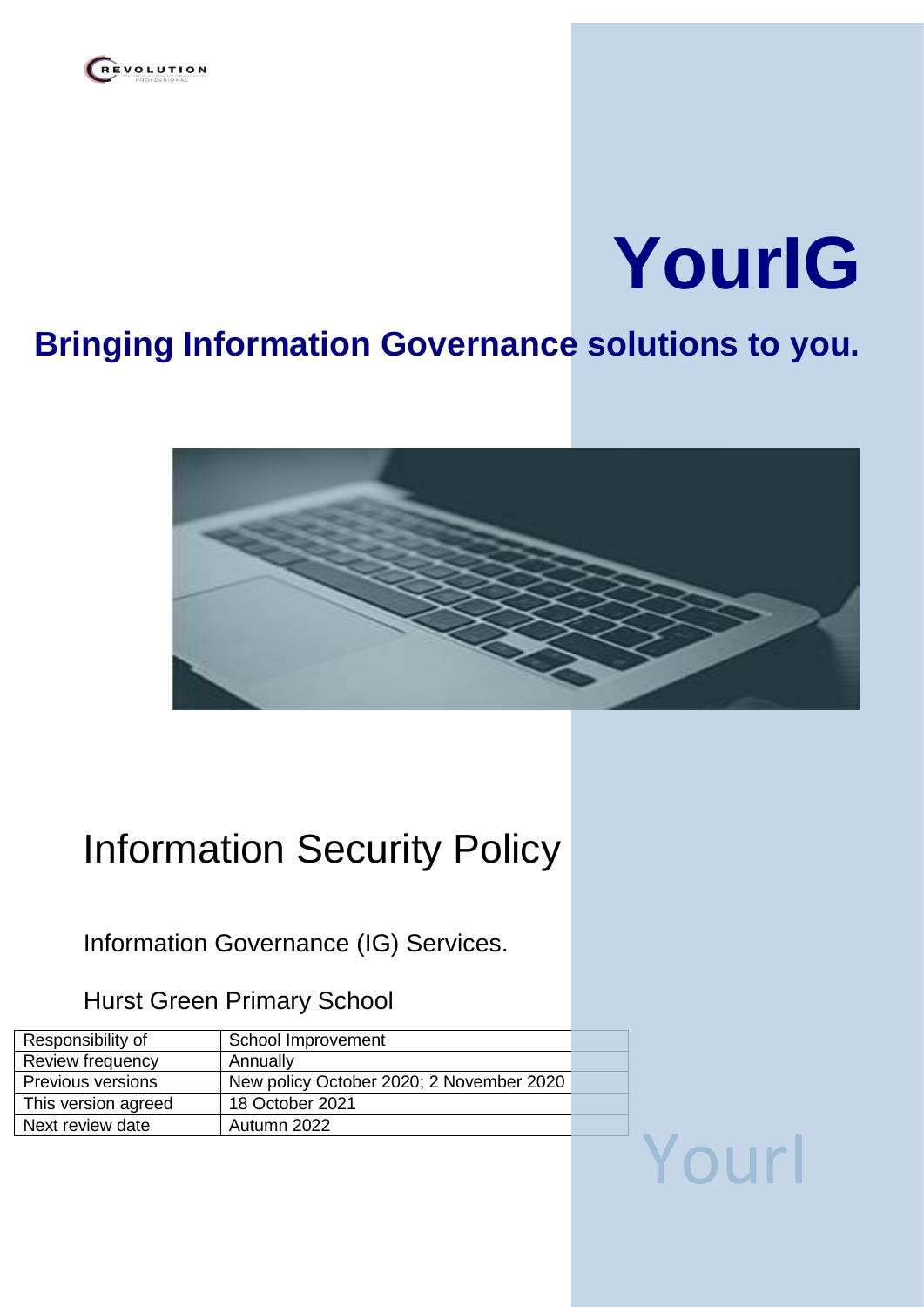



### **Information & Cyber Security Policy for Schools**

#### **1. Policy Statement**

Hurst Green Primary School will ensure the protection of all information assets within the custody of the School.

High standards of confidentiality, quality and availability of information will be maintained at all times.

Hurst Green Primary School will demonstrate support for, and commitment to, information and cyber security through the issue and maintenance of an information and cyber security policy within the school including the supporting guidance documents which are listed below.

#### **2. Purpose**

Information is a major asset that the school has a responsibility and requirement to protect. The secure running of the school is dependent on information being held safely and securely.

Information used by the school exists in many forms and this policy includes the protection of information stored electronically, transmitted across networks and printed or written on paper. It also includes any information assets in Cyberspace (The Cloud). UK Cyber Security Strategy 2011 defined Cyberspace as:

**"Cyberspace is an interactive domain made up of digital networks that is used to store, modify and communicate information. It includes the internet, but also the other information systems that support our businesses, infrastructure and services".**

Protecting personal information is a legal requirement under Data Protection Law.

The school must ensure that it can provide appropriate assurances to its pupils, parents and staff about the way that it looks after information ensuring that their privacy is protected and their personal information is handled professionally.

(c) Copyright of the Corporate Information Governance Team (CIGT) 2019 Information Security Policy v3.0

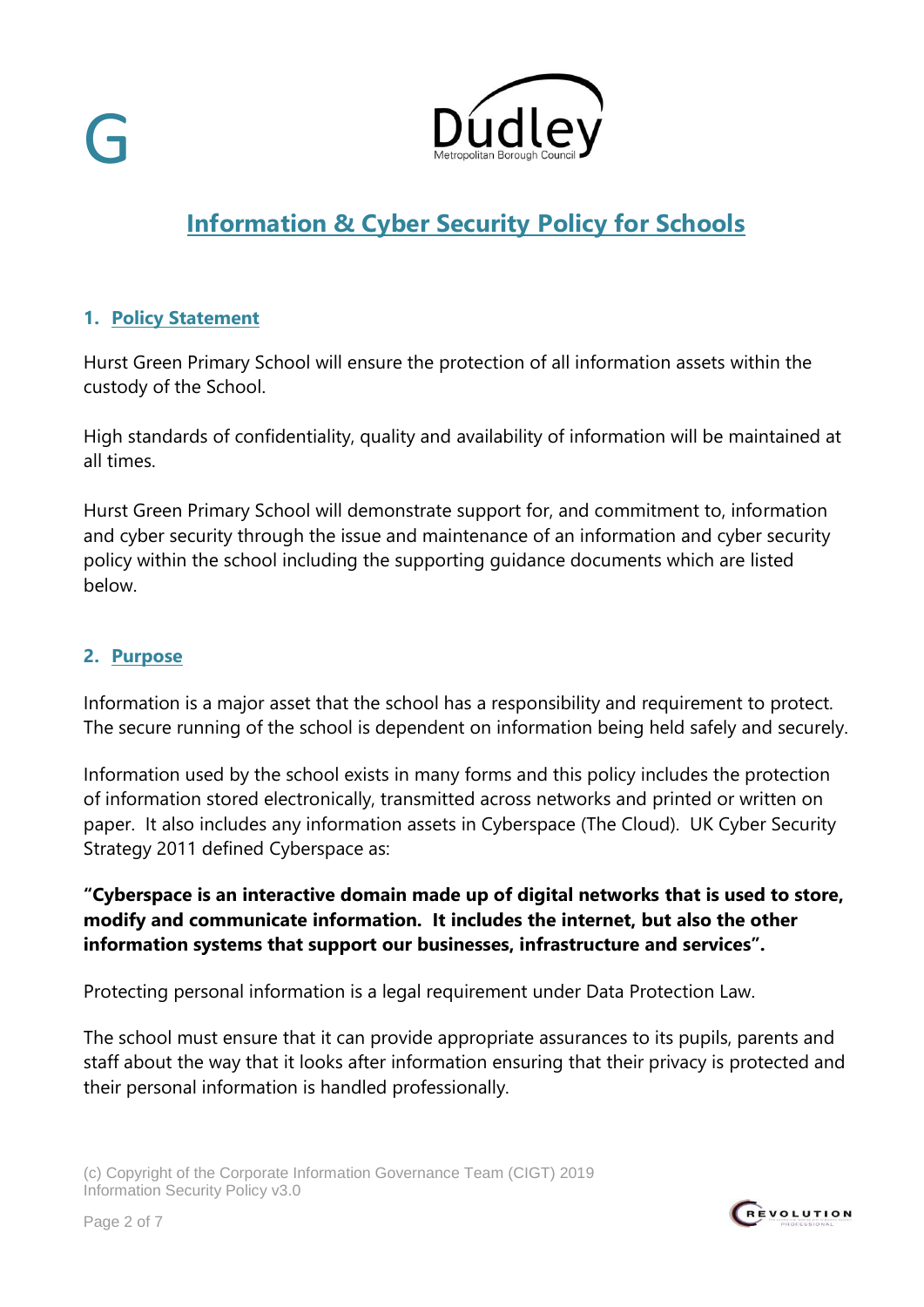Protecting information assets is not simply limited to covering the information (electronic data or paper records) that the school maintains. It also addresses who has access to that information, the processes they follow and the physical computer equipment used to access them.

This Information Security Policy and associated guidance documents, as listed below, address all of these areas to ensure that high confidentiality, quality and availability standards of information are maintained.

The following policy details the basic requirements and responsibilities for the proper management of information assets.

#### **3. Scope**

This Information Security Policy and associated guidance documents, as listed below, apply to all systems, people and school processes that make up the school's information systems. This includes all Governors, school staff and agents of the school who have access to Information Systems or information used for school purposes.

#### **4. Definition**

This policy should be applied whenever school information systems or information is used.

Information can take many forms and includes, but is not limited to, the following:

- Hard copy data printed or written on paper.
- Data stored electronically (on site, on a network or in the cloud).
- Communications sent by post / courier or using electronic means.
- Stored tape or video.
- Speech.

#### **5. Risks**

The school recognises that there are risks associated with users accessing and handling information in order to conduct official school business.

The school is committed to maintaining and improving information security and minimising its exposure to risks. It is the policy of the school to use all reasonable, practical and cost effective measures to ensure that:

- Information will be protected against unauthorised access and disclosure
- The confidentiality of information will be assured
- The integrity and quality of information will be maintained

(c) Copyright of the Corporate Information Governance Team (CIGT) 2019 Information Security Policy v3.0



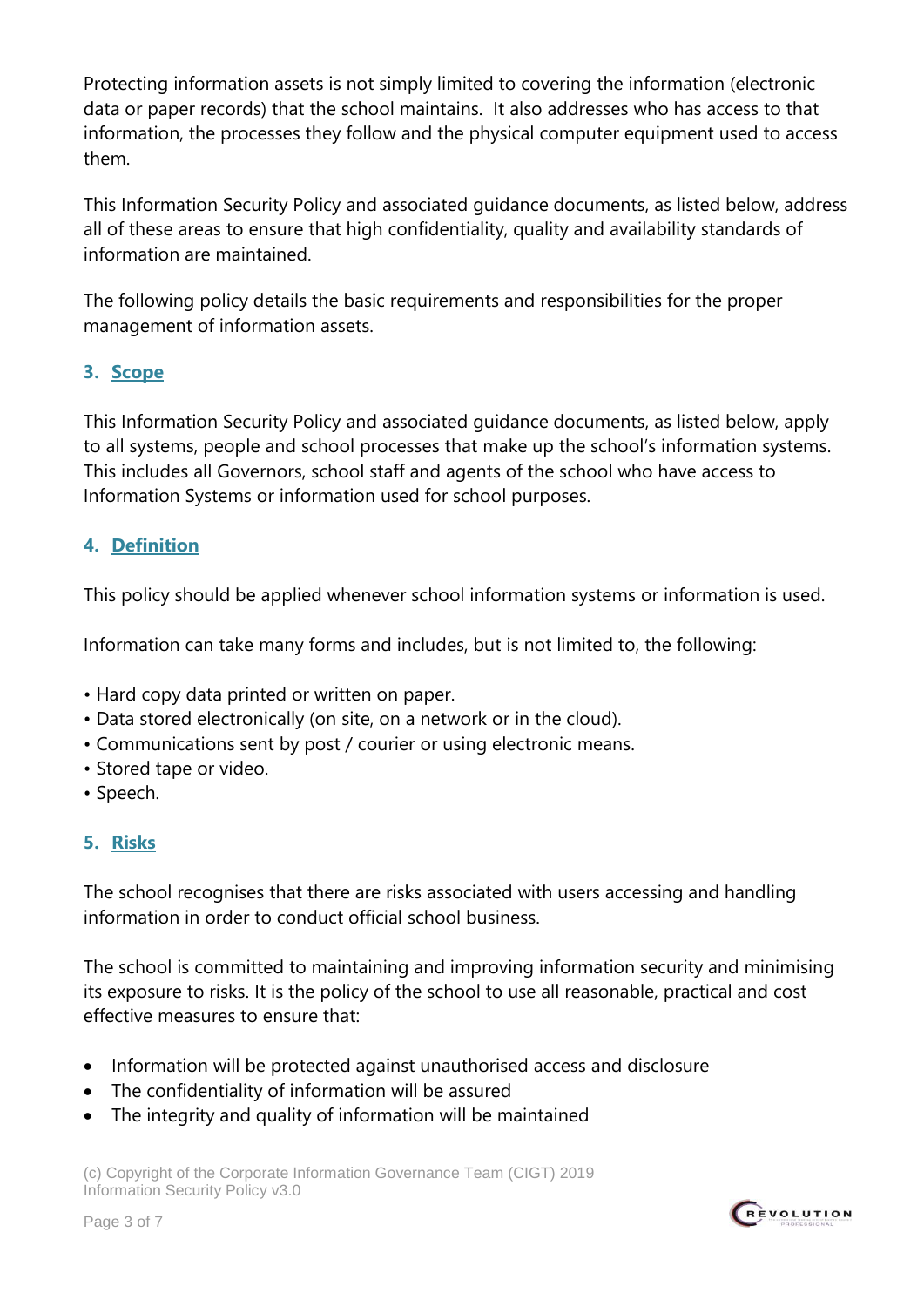- Authorised staff, when required, will have access to relevant school systems and information
- Business continuity and disaster recovery plans for all critical activities will be produced, tested and maintained
- Access to information and information processing facilities by third parties will be strictly controlled with detailed responsibilities written into contract/documented agreements
- All breaches of information and cyber security, actual and suspected, will be reported and investigated. Corrective action will be taken.
- Information security training will be available to all staff
- Annual review of Information and Cyber Security Policy and associated guidance documents, as listed below, will be carried out.
- This policy will be reviewed when significant changes, affecting the school are introduced.
- An Information Security framework of policies and guidance will be developed and implemented consistent with this policy.
- The school's Information and Cyber Security arrangements will be subject to review by the Senior Information Risk Owner (SIRO) supported by the school's Data Protection **Officer**

Non-compliance with this policy could have a significant effect on the efficient operation of the school and may result in financial loss and embarrassment.

#### **6. Roles and Responsibilities**

It is the responsibility of each member of staff to adhere to this policy, standards and procedures. It is the school's responsibility to ensure the security of their information, ICT assets and data. **All** members of the school community have a role to play in information security. Refer to Appendix 1 for information on the role of the Senior Information Risk Owner (SIRO), Data Protection Officer (DPO) and Information Asset Owners (IAO).

#### **7. Supporting Guidance Documents**

The following guidance documents are directly relevant to this policy.

- Data Protection Policy
- E-Safety Policy for Schools (DGfL)
- Technical Policy (DGfL)
- Homeworking Guidance
- Staff Guardianship Form (DGfL)
- Bring your own device to Work (DGfL)
- Protective Marking
- Information Asset Registers
- Security Incident Reporting Guidance

(c) Copyright of the Corporate Information Governance Team (CIGT) 2019 Information Security Policy v3.0

Page 4 of 7

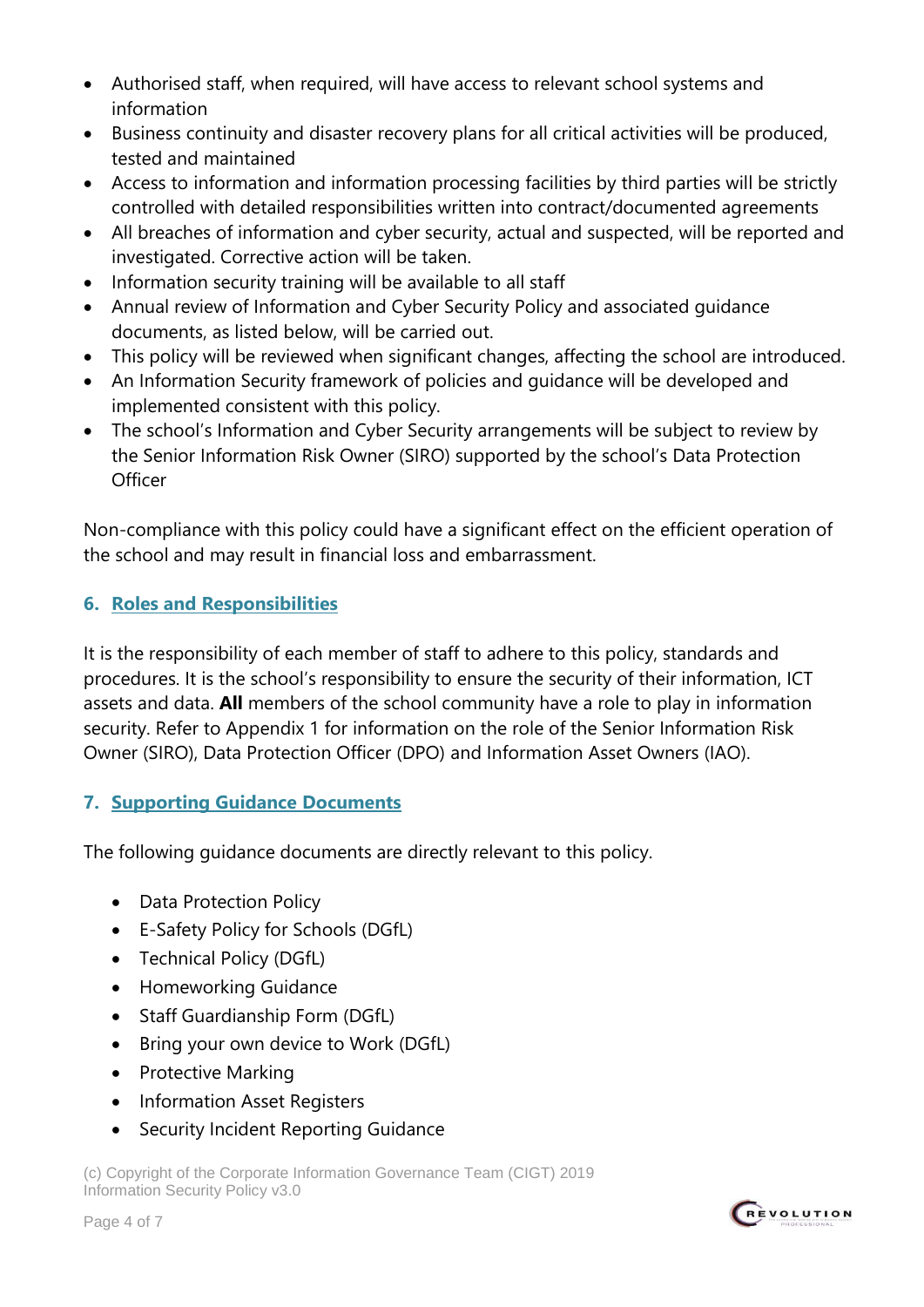• Policy Governing the operation of CCTV

#### **Appendix 1**

**1. Roles and Responsibilities**

#### **Role of the Senior Information Risk Owner (SIRO)**

The SIRO is a senior member of staff within the school who is familiar with information risks and the school's response. Typically, the SIRO should be the Headteacher or a member of the Senior Leadership Team and have the following responsibilities:

- own and maintain the Information Security Policy
- establish standards, procedures and provide advice on their implementation
- act as an advocate for information risk management
- appoint the Information Asset Owners (IAOs)

Additionally, the SIRO will be responsible for ensuring that:

Staff receive appropriate training and guidance to promote the proper use of information and ICT systems. Staff will also be given adequate information on the policies, procedures and facilities to help safeguard the school's information. A record of the training provided to each individual member of staff will be maintained.

Staff are made aware of the value and importance of school information particularly information of a confidential or sensitive nature, and their personal responsibilities for information security.

The associated guidance relating to information security and the use of particular facilities and techniques to protect systems and information, will be disseminated to staff.

The practical aspects of ICT protection are performed, such as maintaining the integrity of the data, producing the requisite back-up copies of data and protecting the physical access to systems and data.

There are appropriate controls over access to ICT equipment and systems and their use including defining and recording the requisite level of protection.

They are the official point of contact for ICT or information security issues and as such have responsibility for notifying the Senior Leadership Team, Data Protection Officer and Chair of Governors of any suspected or actual breach occurring within the school.

(c) Copyright of the Corporate Information Governance Team (CIGT) 2019 Information Security Policy v3.0

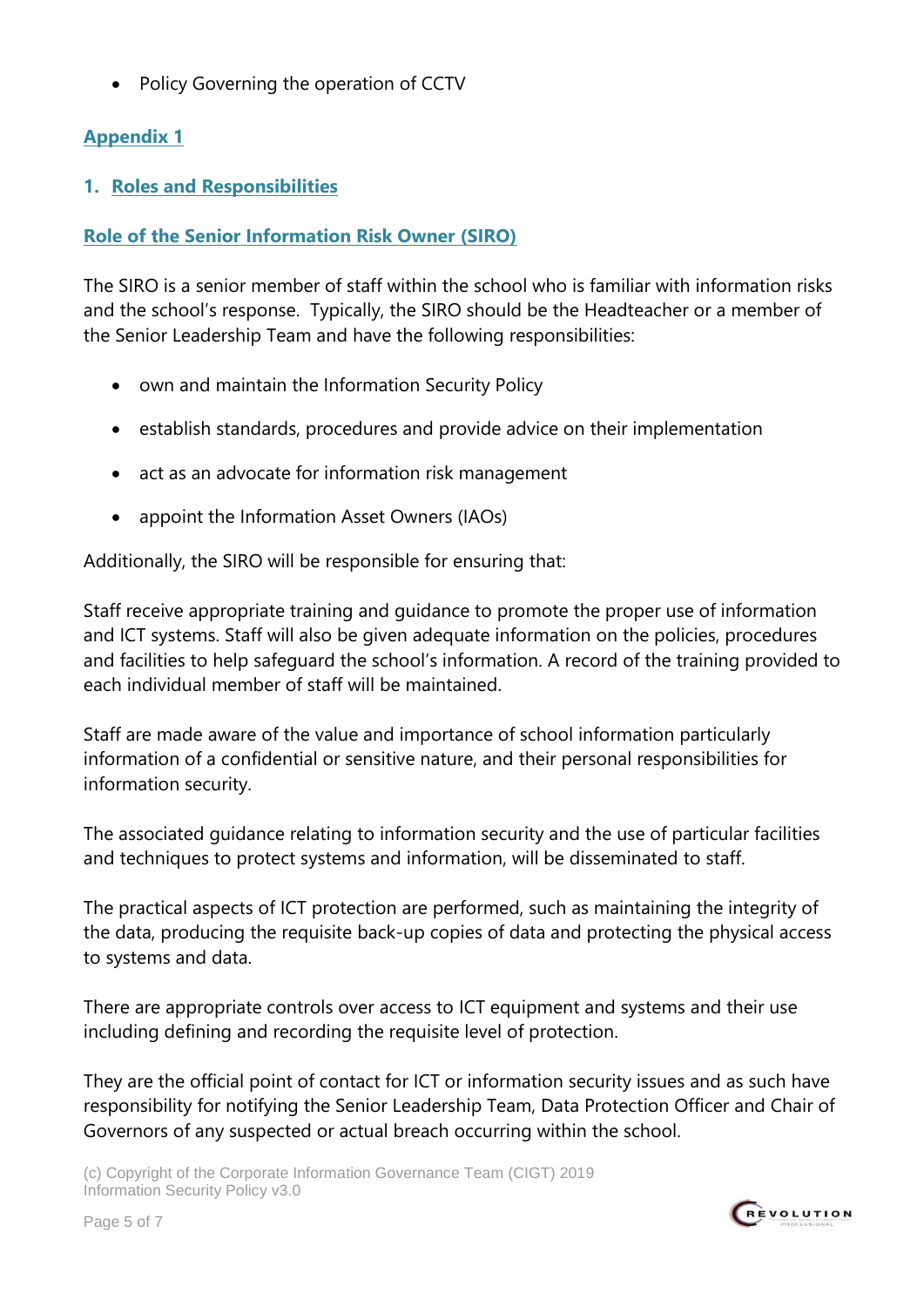#### *The school's Senior Information Risk Officer (SIRO) is Mrs Victoria Kelly*

#### **Role of the Data Protection Officer (DPO)**

Article 37 of the General Data Protection Regulation (GDPR) mandates that schools and academies have a Data Protection Officer (DPO) in place.

The role of the DPO within school is to:

- Advise the school, their data processors and their employees of their responsibilities
- Monitoring school's compliance with GDPR and other data protection legislation and internal policies
- Advising on data protection impact assessments
- Monitoring performance
- Identifying safeguards to apply to mitigate any risks identified
- Maintain a record of processing activities
- Maintain records and evidence of the schools compliance with the GDPR
- Conduct audits to ensure compliance and address potential issues (including an annual benchmark audit)

The DPO will also be the contact point for the Information Commissioner's Office (ICO).

The schools Data Protection Officer is Lewis Bourne, Your IG, Dudley MBC

#### **Role of the Information Asset Owner (IAO)**

Once the School has identified its information assets, including personal information and data relating to pupils and staff, for example, assessment records, medical information and special educational needs data, schools should identify an Information Asset Owner (IAO) for each asset or group of assets as appropriate.

The role of an IAO is to understand:

- what information is held and for what purposes
- how information will be amended or added to over time
- who has access to the data and why
- how information is retained and disposed of.